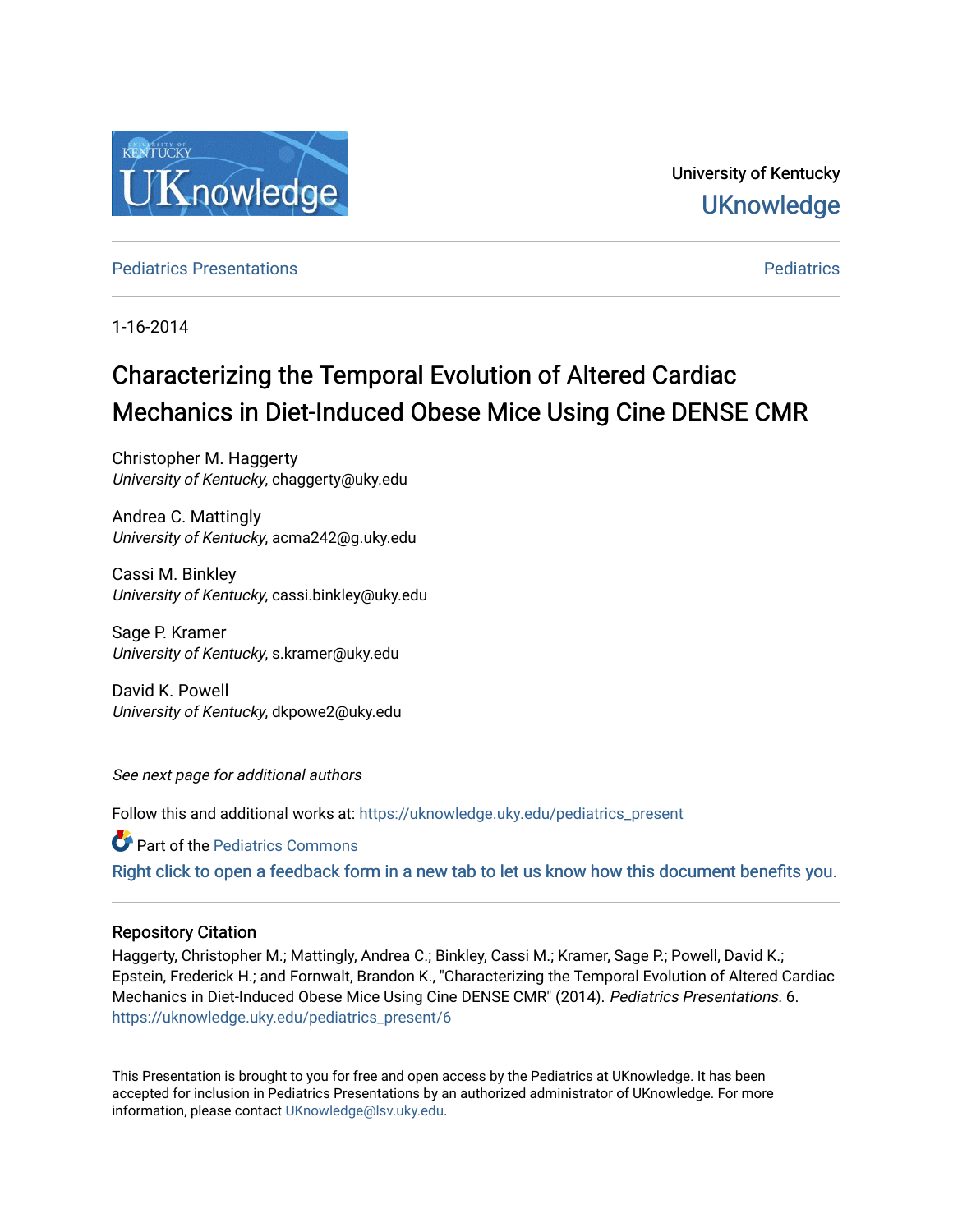## Authors

Christopher M. Haggerty, Andrea C. Mattingly, Cassi M. Binkley, Sage P. Kramer, David K. Powell, Frederick H. Epstein, and Brandon K. Fornwalt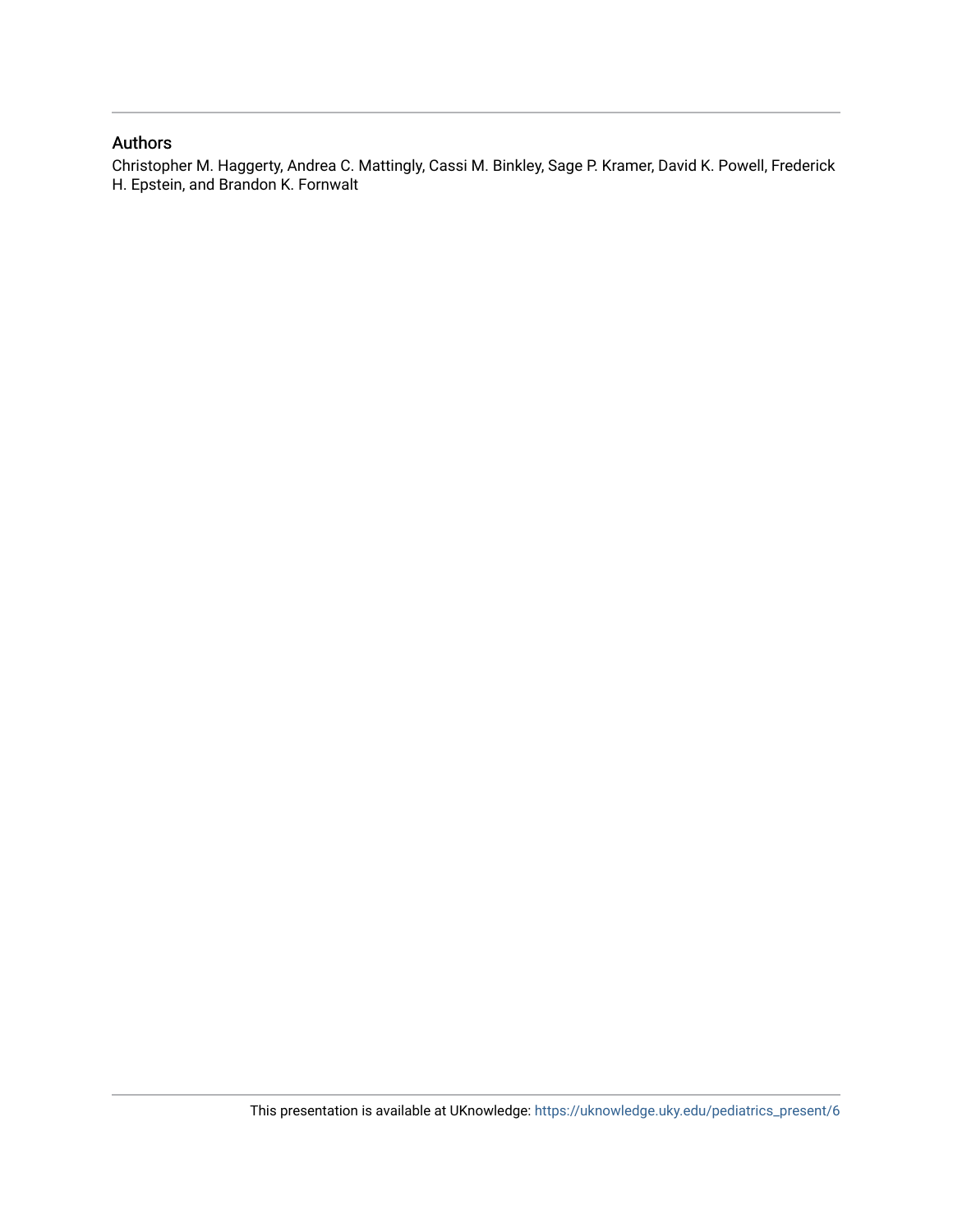

# **POSTER PRESENTATION CONSUMING THE SECOND CONSUMING THE SECOND CONSUMING THE SECOND CONSUMING THE SECOND CONSUMING THE SECOND CONSUMING THE SECOND CONSUMING THE SECOND CONSUMING THE SECOND CONSUMING THE SECOND CONSUMING**

# Characterizing the temporal evolution of altered cardiac mechanics in diet-induced obese mice using cine DENSE CMR

Christopher M Haggerty<sup>1\*</sup>, Andrea C Mattingly<sup>1</sup>, Cassi M Binkley<sup>1</sup>, Sage P Kramer<sup>1</sup>, David Powell<sup>2</sup> , Frederick H Epstein<sup>3</sup>, Brandon K Fornwalt<sup>1,2</sup>

From 17th Annual SCMR Scientific Sessions New Orleans, LA, USA. 16-19 January 2014

### Background

Obesity and metabolic syndrome are associated with increased risk of cardiovascular disease. Research suggests that altered cardiac mechanics (i.e., reduced strains, torsion, and synchrony of contraction) are present in obesity; yet, the causes of this mechanical dysfunction and its relationship to other sequelae of obesity (e.g., hypertension and elevated blood glucose) are not well understood. We hypothesize that diet-induced obesity in mice leads to reductions in measures of left ventricular (LV) mechanics, which develop in acute response to the onset of hyperglycemia, hypertension, and ventricular remodeling.

#### Methods

Twenty 4-week-old C57BL/6J mice were randomized (n = 10 per group) to either a high-fat (60% kcal from fat) or sucrose-matched low-fat (10% kcal from fat) diet for 28 weeks. After 4 weeks and every 6 weeks thereafter, LV mechanics were quantified using cine displacement encoding with stimulated echoes (DENSE) on a 7T Clin-Scan MRI (Bruker, Ettlingen, Germany) with a 4-element phased array cardiac coil. Three short-axis and two long-axis slices were acquired with 13-20 frames per cardiac cycle. Semi-automated post-processing was performed using custom software in MATLAB (Mathworks, Natick, MA). Additionally, systolic blood pressure (via tail cuff measurement) and fasting blood glucose were assessed every 4 weeks on staggered schedules.

<sup>1</sup>Departments of Pediatrics, Physiology, and Medicine, University of Kentucky, Lexington, Kentucky, USA

Full list of author information is available at the end of the article



Mice on the high-fat diet became obese relative to the low-fat controls (49.9 vs. 29.2 g, respectively, by week 28; Table 1). Fasting blood glucose was elevated in the high-fat group (202 vs. 112 mg/dL;  $p < 0.05$ ) starting from the earliest measurement (week 7 on diet), whereas significant differences in LV mass (88 vs. 79 mg) and systolic blood pressure (172 vs. 162 mmHg) developed much later (weeks 22 and 25 on diet, respectively). Significant reductions in peak LV radial (15%) and circumferential (8%) strains (Figure [1\)](#page-3-0) and reduced contractile synchrony were detected in the high-fat group for the first time in week 28. A 10% reduction in peak torsion was also observed at that time, but did not reach statistical significance ( $p = 0.075$ ). There were no differences in LV cavity volumes or ejection fraction.

#### Conclusions

Diet-induced obesity in mice is associated with reduced left ventricular mechanics. This dysfunction develops long after the manifestation of hyperglycemia in this model, which suggests that chronic alterations in

### Table 1

| <b>Week 28 Measures</b>        | Low-fat<br>$(n = 10)$ | High-fat<br>$(n = 10)$ | p-value |
|--------------------------------|-----------------------|------------------------|---------|
| Body Mass (q)                  | $79.2 + 2.0$          | $49.9 + 7.5$           | < 0.001 |
| Fasting Blood Glucose (mg/dL)  | $134.1 + 17.6$        | $204.1 + 30.9$         | < 0.001 |
| Systolic Blood Pressure (mmHq) | $161.7 + 3.4$         | $171.6 + 8.2$          | 0.0155  |
| LV Mass (mg)                   | $81.6 + 5.2$          | $95.9 + 13.0$          | 0.007   |
| End Diastolic Volume (µL)      | $48.5 + 7.2$          | $49.2 + 6.6$           | 0.83    |
| End Systolic Volume (µL)       | $17.4 + 3.6$          | $18.1 + 2.7$           | 0.64    |
| Ejection Fraction (%)          | $64 + 4$              | $63 + 5$               | 0.56    |



© 2014 Haggerty et al.; licensee BioMed Central Ltd. This is an Open Access article distributed under the terms of the Creative Commons Attribution License [\(http://creativecommons.org/licenses/by/2.0](http://creativecommons.org/licenses/by/2.0)), which permits unrestricted use, distribution, and reproduction in any medium, provided the original work is properly cited. The Creative Commons Public Domain Dedication waiver [\(http://creativecommons.org/publicdomain/zero/1.0/](http://creativecommons.org/publicdomain/zero/1.0/)) applies to the data made available in this article, unless otherwise stated.